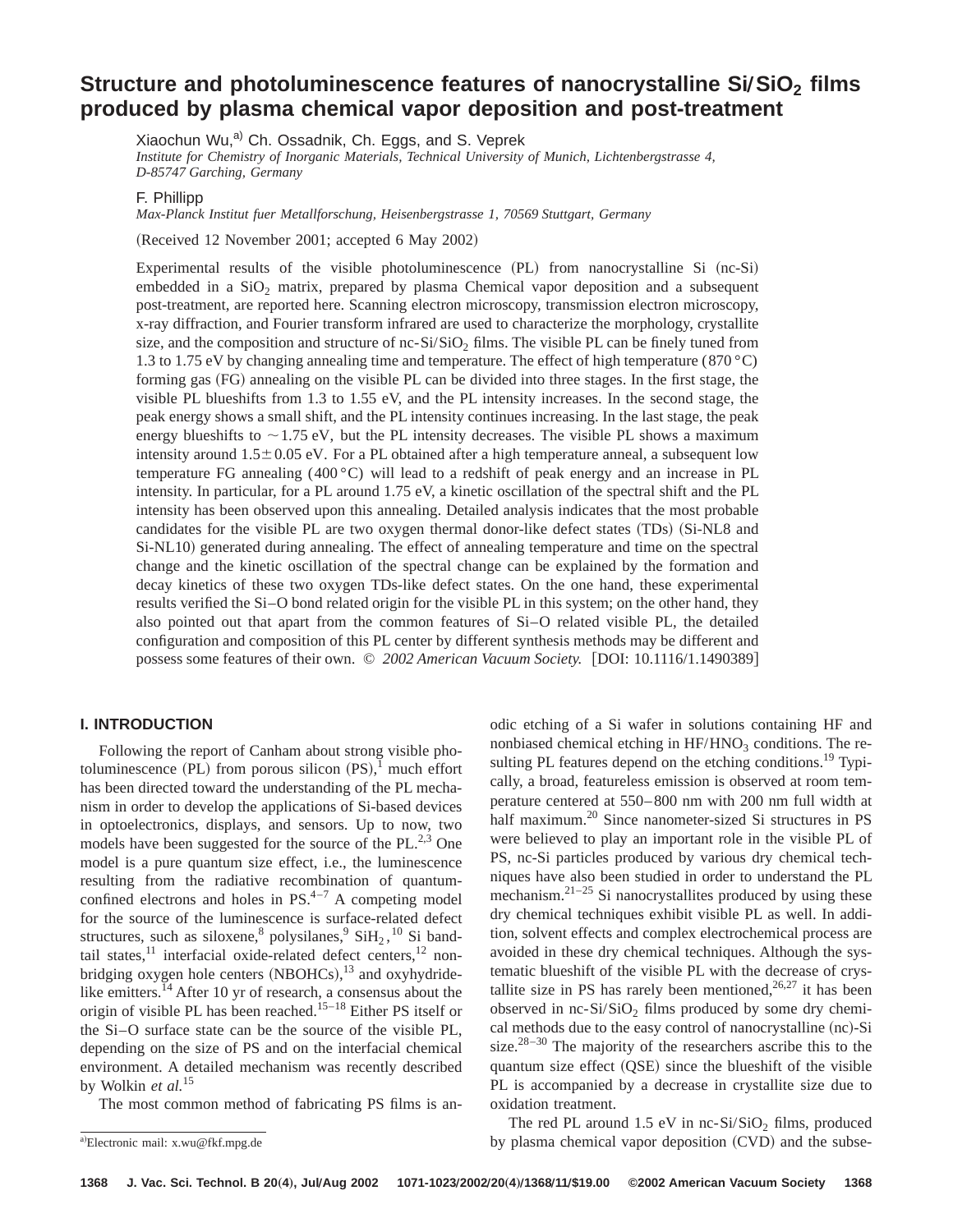quent post-treatment, has been reported in detail before.<sup>31</sup> It shows similar PL behavior to PS. Defect studies using the  $e$ lectron spin resonance  $(ESR)$  technique in this system afterward showed the correlation of the integrated PL intensity with the concentration of oxygen thermal donors (TDs)related defect states, indicating that this kind of oxygenrelated defect was responsible for the observed red PL.<sup>32</sup> Recently, we further extended our investigations to the effects of annealing temperature, atmosphere, and time on the spectral change of the visible PL between 1.5 and 1.75  $eV$ .<sup>33</sup> It was found there that the spectral change (the spectral shift and the PL intensity) showed a strong and systematic dependence on annealing conditions and that the PL was actually composed of two PL centers.

In this article, apart from adding new *experimental results* of the visible PL, we will give a detailed description of the source and the spectral shift of the visible PL in this system. Scanning electron microscopy (SEM), transmission electron  $microscopy$  (TEM), x-ray diffraction  $(XRD)$ , and Fourier transform infrared (FTIR) are used to characterize the morphology, crystallite size, and the composition and structure of nc-Si/SiO<sub>2</sub> films. The experimental results can be summarized as follows:  $(1)$  the visible PL can be finely tuned from 1.3 to 1.75 eV by a careful control of annealing time and temperature.  $(2)$  According to the observed PL features, the effect of high temperature (870 °C) forming gas (FG) annealing can be divided into three stages. In the first stage, the visible PL blueshifts from 1.3 to 1.55 eV, and the PL intensity increases. In the second stage, the peak energy shows a small shift, and the PL intensity continues to increase. In the last stage, the peak energy blueshifts to  $\sim$  1.75 eV, but the PL intensity decreases. The visible PL shows a maximum intensity around  $1.5 \pm 0.05$  eV. (3) For a PL obtained after a high temperature anneal, a subsequent low temperature FG annealing  $(400 \degree C)$  will lead to a redshift of peak energy and an increase in PL intensity. In particular, a kinetic oscillation of spectral shift and PL intensity in the third stage has been observed upon this annealing. In agreement with our previous results, $31-33$  these experimental results can be explained by the formation and decay kinetics of oxygen TD-like defect states. In addition, the relation between the nc-Si and oxygen TD-like defect states is also discussed. Finally, the structure and PL features of nc- $Si/SiO<sub>2</sub>$  films have been compared with those of oxygen-terminated PS.

# **II. EXPERIMENT**

# A. Synthesis of nc-Si/SiO<sub>2</sub> films by plasma CVD and **post-treatment**

The synthesis consisted of the following four steps:

Step 1: The growth of an amorphous silicon film by plasma CVD. The film was further annealed under 0.03 mbar of hydrogen flow at 660 °C to decrease the amount of hydrogen in the film.

Step 2: The preoxidation of the amorphous silicon film in a resistance-heating oven under a flow of pure oxygen at  $350^{\circ}$ C.

TABLE I. Weight film thickness, preoxidation time, and oxidation time.

| Sample | Film thickness<br>$(\mu m)$ | Preoxidation time $(350^{\circ})$ Oxidation time $(870^{\circ})$ |         |
|--------|-----------------------------|------------------------------------------------------------------|---------|
| А      |                             | 1 h                                                              |         |
| B      |                             | 2 <sub>h</sub>                                                   |         |
|        | 5.8                         | 72 h 20 min                                                      | $1$ min |
|        | 2.8                         | 0.5 h                                                            |         |

Step 3: The oxidation of the preoxidized film at  $870^{\circ}$ C in pure oxygen. High temperatures lead to the crystallization of the amorphous films. Oxygen atmosphere leads to further oxidation of the film. Step 3 can be merged with Step 4 since the film has already adsorbed enough oxygen in step 2.

Step 4: Heating in a FG (95% nitrogen and 5% hydrogen) at 870 °C for a chosen time.

The advantages of this technique are:  $(1)$  Similar to other dry chemical techniques, it is compatible with modern microelectronic technology.  $(2)$  The synthesis conditions are easy to control. Thus, the changes of the visible PL can be finely tuned and show a good reproducibility.

Here, the visible PL from four samples is shown. Weight film thickness, preoxidation time, and oxidation time are given in Table I. FG annealing conditions are given in the corresponding figures.

#### **B. Structural characterization and spectroscopy**

The surface morphology was observed with a SEM (Hitachi  $S-800$ ). A TEM (JEOL 4000FX) was used to obtain the size of nc-Si and its distribution. One piece of nc-Si/SiO<sub>2</sub> film was scratched off the wafer and ultrasonically dissolved in ethanol. Grids were prepared by depositing the obtained colloidal solution onto a 400 mesh copper grid and dried in air. XRD (Siemens D-5000 powder diffractometer) was used to obtain the average particle size and the fraction of nc-Si in the film. The FTIR spectrometer was a Perkin Elmer FTIR 1760X. All FTIR spectra were recorded at  $4 \text{ cm}^{-1}$  resolution and averaged using 40 scans. Laser PL measurements were done by illuminating the sample using the 325 nm line of a He–Cd laser (Omnichrome series 56) with a maximum pump power density of  $0.4$  W/cm<sup>2</sup> (100% laser intensity). Except for the laser intensity dependence experiment, all other PL spectra were measured at 100% laser intensity. The obtained PL signals were collected and focused into a monochromator (Spex Model 1681B) and detected by a Si diode in the lock-in mode. A PC controlled data collection. A tungsten standard lamp was used to calibrate of the spectral sensitivity of whole measuring system. PL excitation spectra (PLE) were measured using Perkin Elmer LS 50B fluorometer. All measurements were done at room temperature.

### **III. RESULTS**

# A. Structural characterization of nc-Si/SiO<sub>2</sub> films

#### **1. XRD characterization**

Figure 1 shows the effect of FG annealing time on the XRD patterns for sample A. It is a representative evolution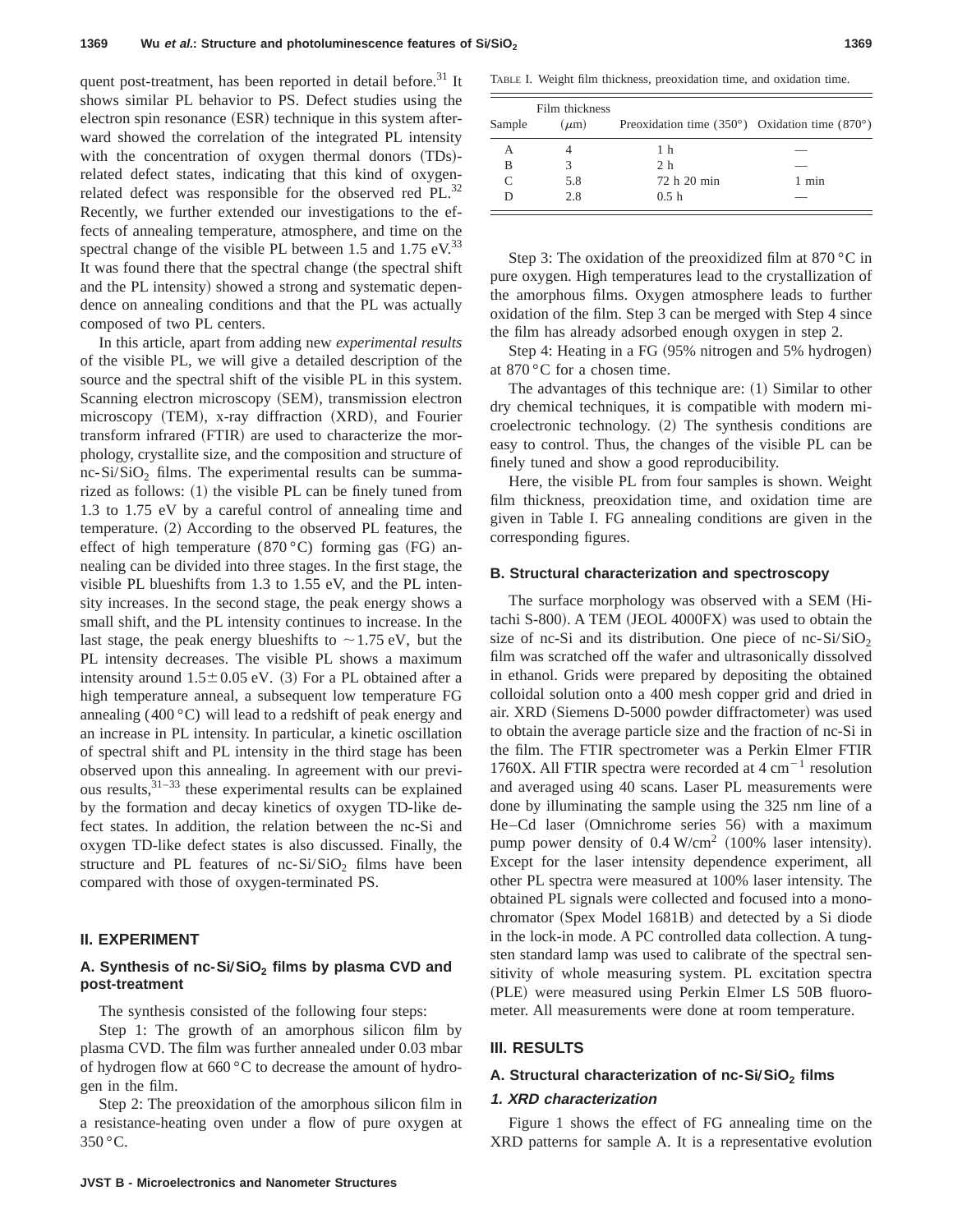

FIG. 1. Evolution of XRD diagrams of sample A upon 870 °C FG annealing:  $(a)$  24 min,  $(b)$  2 h 36 min,  $(c)$  3 h 36 min,  $(d)$  5 h 36 min,  $(e)$  7 h, and  $(f)$ 7 h 30 min.

of XRD diagrams of nc-Si/SiO<sub>2</sub> films upon high temperature FG annealing. The appearance of three main diffraction peaks of Si  $(111)$ , Si  $(220)$ , and Si  $(311)$  in Fig. 1 $(a)$  indicates the existence of Si nanocrystallites. The broad diffraction peak around  $22^{\circ}$  belongs to amorphous  $SiO<sub>2</sub>$ . Therefore, the film consists of nc-Si and amorphous  $SiO<sub>2</sub>$ . With increasing FG time [Figs.  $1(b) - 1(f)$ ], the particle size and amount of nc-Si in the film decreases. The average particle size was obtained from the measured integral half width of the Bragg reflections using the Scherrer formula. It decreases from 4 nm of Fig.  $1(a)$  to below 2 nm of Fig.  $1(d)$ . The relative amount of nc-Si in the films has been determined from the XRD pattern.<sup>34,35</sup> It decreases from over 40% of Fig. 1(a) to about 6% of Fig. 1 $(d)$ . Due to too weak signals for nc-Si in Figs. 1 $(e)$  and 1 $(f)$ , we did not evaluate the size and amount of nc-Si for these two annealing times.

#### **2. SEM and TEM measurements**

Figure 2 is a SEM topographic image of one sample, which was annealed at 870 °C for 15 min. The obtained nc-Si/SiO<sub>2</sub> film is a porous film. Figure 3 is the TEM images of the same sample. The bright field image  $[Fig. 3 (a)]$  shows many isolated particles with an average size around 10 nm. The corresponding dark field image  $[Fig. 3 (b)]$  shows many isolated particles with a smaller average size around 5 nm. Since our film is a composite material and is composed of amorphous  $SiO<sub>2</sub>$  and nc-Si, the difference between the bright field image and the dark field image indicates that nc-Si particles are covered with an amorphous  $SiO<sub>2</sub>$  layer. Because dark field image is more sensitive to the crystalline phase, the size of nc-Si obtained from the dark field image therefore is more accurate in our system. It is a little larger than the average particle size  $(4.3 \text{ nm})$  calculated from XRD patterns [not shown here, similar to Fig. 1(a)]. From the dark field image, it can be seen that the crystallites are distributed in size. High resolution TEM image [Fig.  $3(c)$ ] exhibits the lat-



FIG. 2. SEM topographic image of nc-Si/SiO<sub>2</sub> film after 15 min FG annealing at 870 °C.

tice fringes corresponding to the  $(111)$ -lattice planes of Si. However, due to the little amount of nc-Si in the films, we did not succeed in obtaining the nc-Si size for samples with longer FG time that show a strong visible PL around 1.5 eV. Therefore, the sizes of nc-Si for PL samples were obtained from XRD data.



FIG. 3. TEM images for the sample of Fig. 2: (a) bright field image, (b) dark field image, and (c) high resolution lattice image.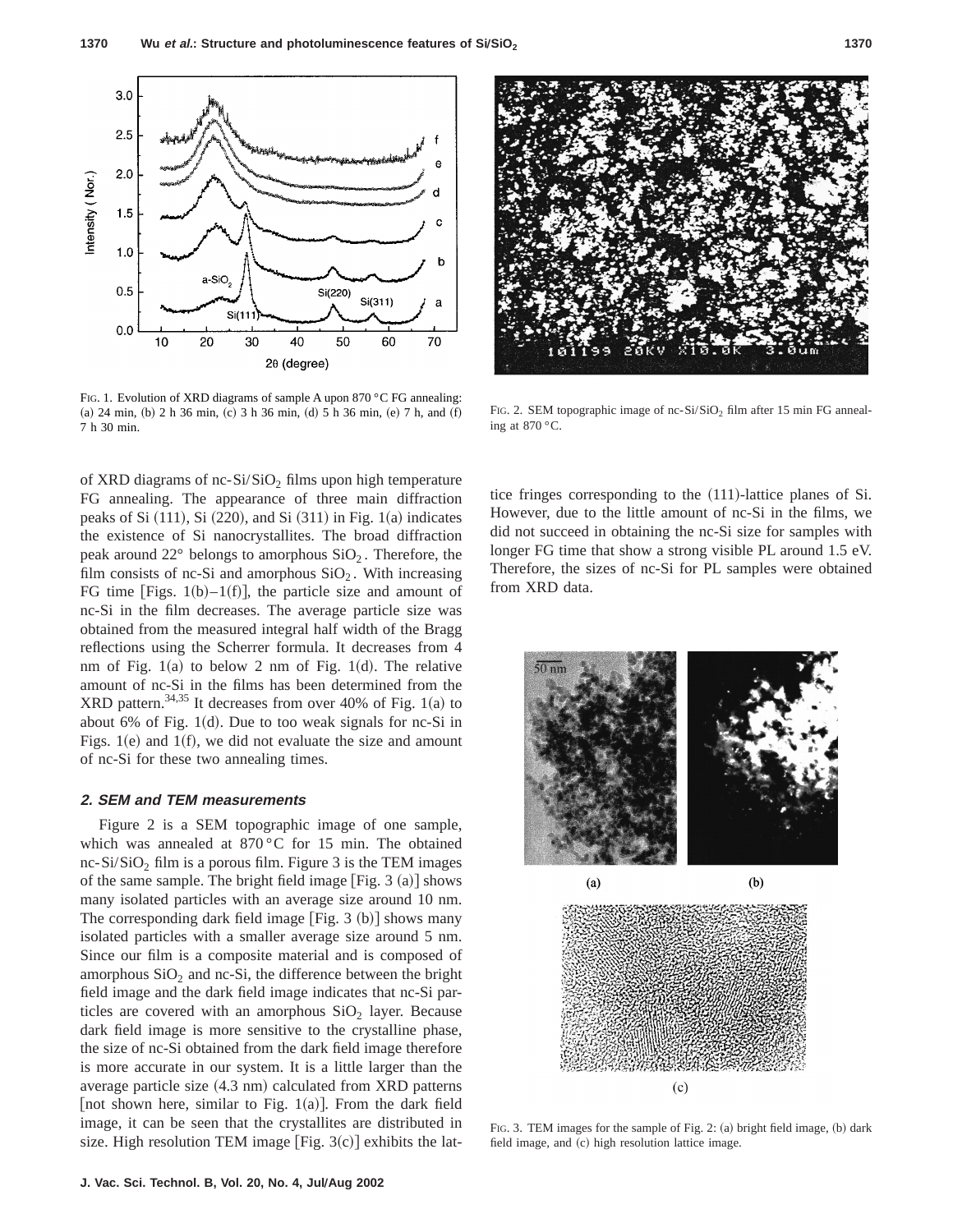

FIG. 4. Evolution of FTIR absorption spectra at different steps of posttreatment process: (a) before preoxidation, (b) after preoxidation, and (c) after 1 h of FG annealing at 870 °C.

#### **3. FTIR absorption spectra**

Figure 4 shows a typical change of FTIR absorption spectra during the post-treatment process. The assignment of the main vibrational features is as follows: $36-38$  the double-peak structure between 900 and  $1200 \text{ cm}^{-1}$  is the Si-O–Si stretching vibration;  $810 \text{ cm}^{-1}$  is Si-O-Si bending vibration, and  $460 \text{ cm}^{-1}$  is a Si–O–Si rocking vibration; the  $650 \text{ cm}^{-1}$  band is composed of SiH and SiH<sub>2</sub> bending vibrations; 870 cm<sup>-1</sup> is SiH<sub>2</sub> scissors vibration; and 2250 cm<sup>-1</sup> is H-SiO<sub>x</sub> stretching vibration. Figure  $4(a)$  is the FTIR spectrum of one film before preoxidation. Since the film is porous and adsorbs oxygen easily from air, the vibrational bands related to Si–O bonds are also observed before the preoxidation. After preoxidation, the vibration absorbance intensities related to Si–O bonds increase, whereas those of Si–H bonds decrease due to the substitution by  $Si-O$  bonds [Fig. 4(b)]. After 1 h of FG annealing at  $870^{\circ}$ C, the vibrational bands related to Si-H bonds further decrease [Fig.  $4(c)$ ]. More FG annealing leads to the further enhancement of Si–O vibration absorbance modes.

From SEM, TEM, XRD, and FTIR characterizations, it can be seen that the prepared nc- $Si/SiO<sub>2</sub>$  films are porous films and are composed of nc-Si and amorphous  $SiO<sub>2</sub>$ . Upon FG annealing, the size and amount of nc-Si in the film decreases due to the oxidation process.

# **B. Visible PL features of nc-Si/SiO<sub>2</sub> films**

# **1. Visible PL features upon high temperature FG annealing**

The red PL centered around 1.5 eV has been discussed in detail in this system before. $31$  We found out here that by a careful control of annealing times upon high temperature FG annealing, the visible PL can be finely tuned from 1.3 to 1.75 eV. The variation of this visible PL can be divided into three stages. Figure 5 is one example, which exhibits the evolution



FIG. 5. Evolution of visible PL spectra with increasing time upon 870 °C FG annealing for sample A: (a)  $24$  min, (b)  $2 h 36$  min, (c)  $3 h 36$  min, (d)  $5 h 36$ 36 min, (e) 7 h, and (f) 7 h 30 min.

of visible PL spectra upon increasing annealing times for sample A. The corresponding change in XRD patterns is shown in Fig. 1. In the first stage, the visible PL blueshifts from 1.3 to 1.6 eV [Figs.  $5(c)$ – $5(d)$ ], and the PL intensity increases. In the second stage, the peak energy shows a small shift, and the PL intensity continues increasing [Figs.  $5(d)$ –  $5(e)$ ]. In the last stage, the peak energy blueshifts from 1.6 to  $\sim$  1.75 eV [Figs. 5(e)–5(f)], but the PL intensity decreases. The visible PL shows a maximum intensity around 1.6 eV for this sample.

### **2. Blueshift of the visible PL in the first stage**

Figures  $6(a)$ –6(c) shows the blueshift of the visible PL for sample B in the first stage. With more FG annealing, the visible PL gradually blueshifts, and its PL intensity increases. At the same time, the size and amount of nc-Si decreases upon FG annealing (Fig. 6 inset). Similar to the observations



FIG. 6. Blueshift of visible PL of sample B in the first stage upon 870 °C FG annealing:  $(a)$  2 h 20 min,  $(b)$  6 h 20 min, and  $(c)$  9h 20 min.  $(Insert)$  XRD diagrams after 2 h 20 min and 9 h 20 min annealing.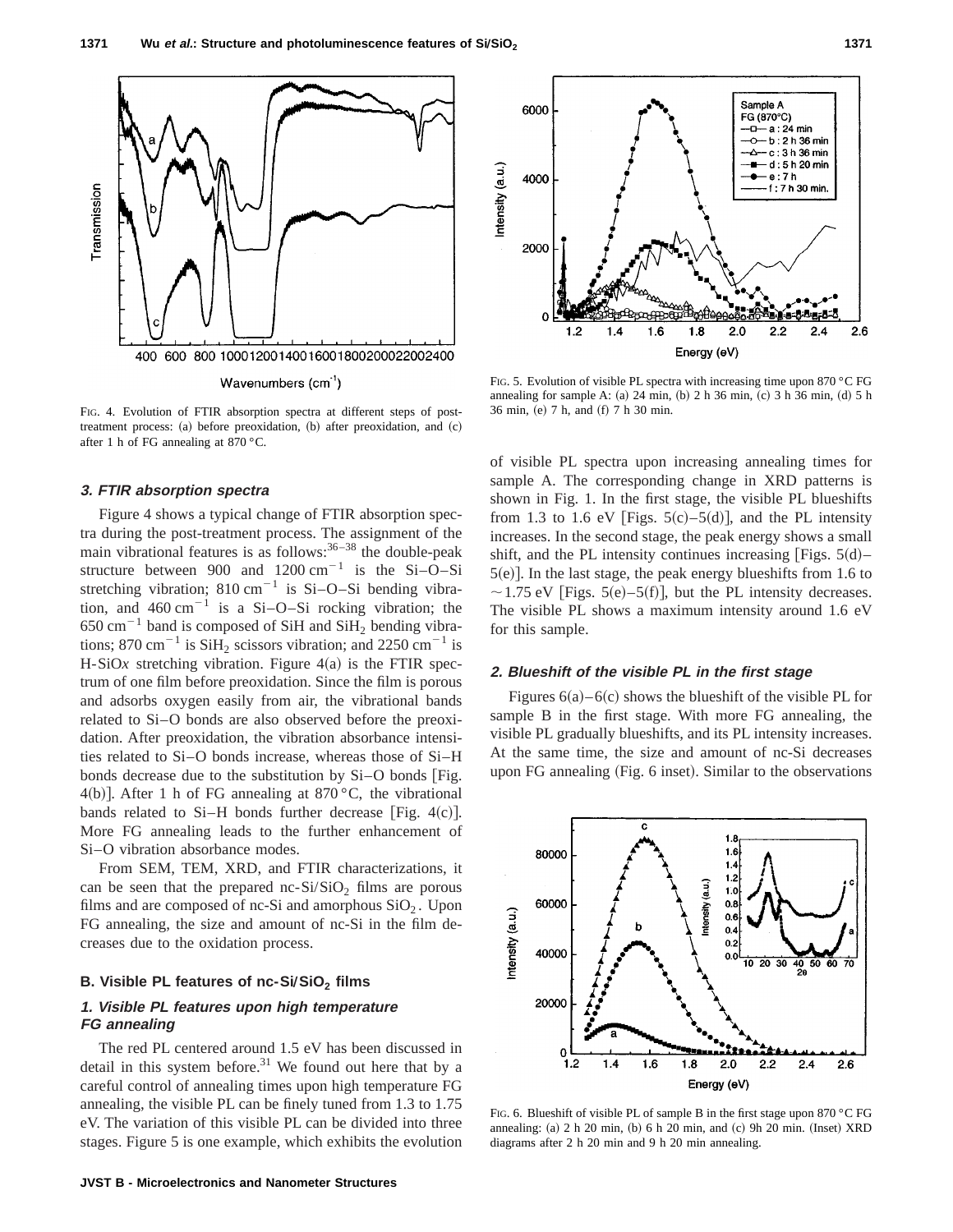

FIG. 7. (a) Evolution of peak energy (left side) and PL intensity (right side) vs annealing times upon 400 °C annealing for three samples with different initial peak energies:  $(1)$  1.44 eV,  $(2)$  1.59 eV, and  $(3)$  1.75 eV. The lines are guides to the eye. (b) Evolution of visible PL spectra upon FG annealing at 400 °C. FIG. 8. Spectral shift of the visible PL on laser intensity for sample B (a) and

by other researchers mentioned above,  $28-30$  the systematic blueshift of the visible PL with the decrease of nc-Si size is also observed here. Sample B after 2 h 20 min of FG annealing has 3.5 nm of average particle size and about 36% of nc-Si amount in the film. This sample after 9 h 20 min of FG annealing has an average particle size of less than 2 nm and the nc-Si amount below 4%. According to the theoretical calculation,  $39\,3.5$  and 2 nm nc-Si particles should have band gaps of around 2 and 2.8 eV, respectively. The PL peak energy shifts from 1.41 eV of Fig.  $6(a)$  to 1.57 eV of Fig.  $6(c)$ . The peak shift is below 0.2 eV, i.e., much smaller than the blueshift of the nc-Si band gap with the decrease of crystallite dimension based on the theoretical calculations.<sup>40-43</sup>

# **3. Redshift of the visible PL upon FG annealing at 400 °C**

It was found that the visible PL, obtained after a high temperature anneal, exhibited a redshift in peak energy and an increase in PL intensity upon a subsequent low temperature annealing. Figure  $7(a)$  displays the spectral shift and the PL intensity variation versus annealing time for three



for sample C (b) with  $I/I_0$  (%): (a) 100, (b) 30, (c) 17.4, (d) 10, (e) 1.74, and  $f()$  0.525.  $(I_0$  is 100% laser power.) (Inset) Dependence of the integral PL intensity on the excitation power (dots) and linear fitting (lines).

samples with different initial peak energies upon a further 400 °C FG anneal. After 120 min of annealing, the visible PL in all three samples demonstrates at least 0.1 eV of redshift in peak energy and a different magnitude of increase in PL intensity. XRD and FTIR measurements show no observable change upon this annealing procedure. Therefore, this redshift has no direct correlation with the variation of crystallite size. Figure  $7(b)$  shows the evolution of visible PL spectra with increasing annealing time for one sample. The peak energy redshifts from 1.75 to 1.59 eV after 110 min annealing. The increased rate of the PL intensity at the lower energy side  $(1.44 \text{ eV})$  is much larger than that at the higher energy side  $(1.75 \text{ eV})$  [Fig. 7(b) inset].

### **4. Dependence of the visible PL on laser intensity**

Since the nc-Si/SiO<sub>2</sub> films show a strong visible PL in the second stage, the dependence of this PL on laser intensity by decreasing laser intensity is further measured. Figure  $8(a)$  is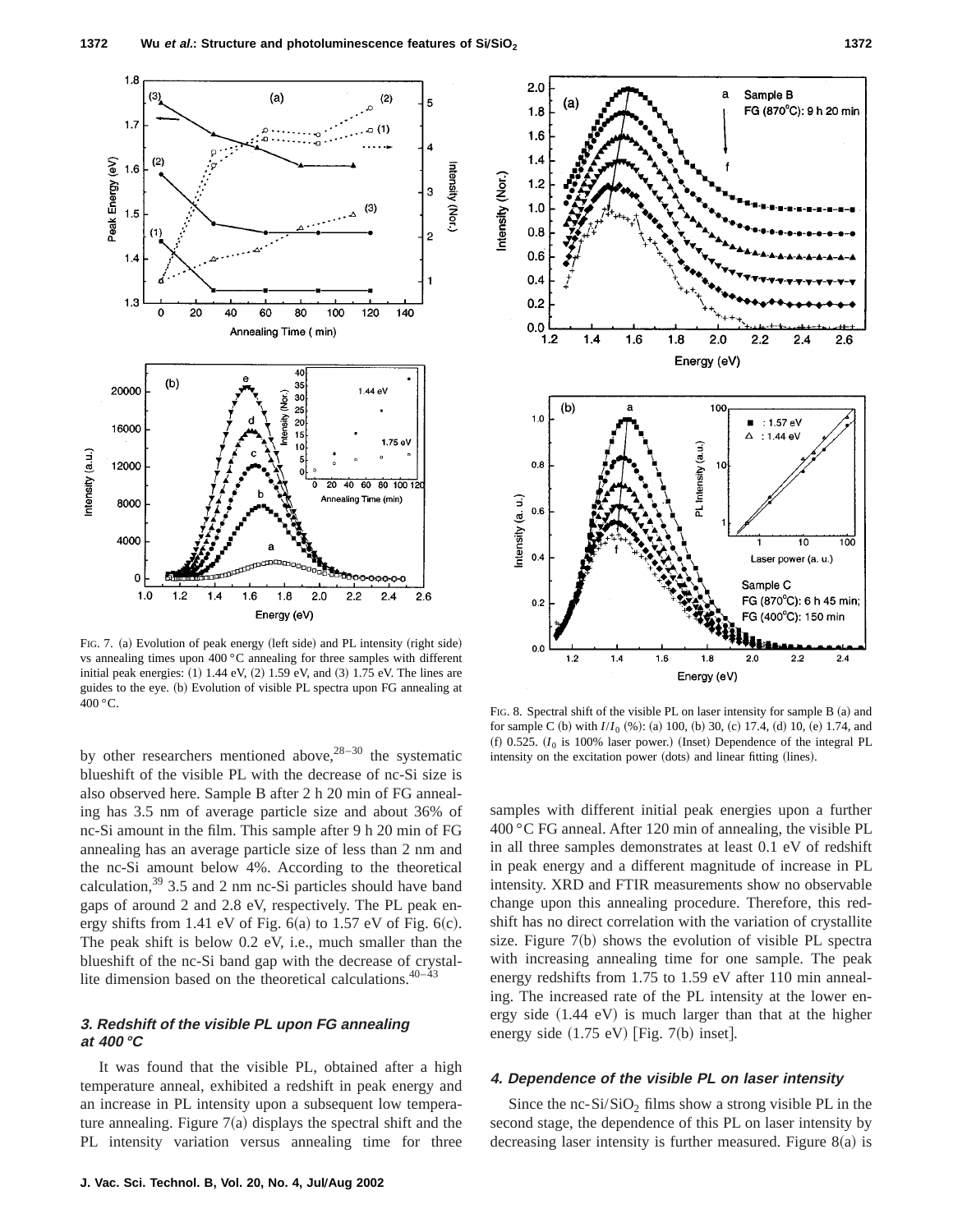

FIG. 9. Spectral shift  $(a)$  and PL intensities  $(b)$  vs accumulation annealing times upon a 400 °C FG annealing process for sample D: a demonstration of spectral oscillatory behavior.

for sample B, which emits PL with a peak energy of 1.57 eV. Figure  $8(b)$  is for sample C, whose peak energy has redshifted from 1.59 to 1.44 eV after a further  $400\degree$ C FG annealing. The curves are normalized and shifted for comparison. Decreasing laser intensity, both samples show the redshift of the peak energy. It redshifts from 1.57 to 1.49 eV for sample B and from 1.44 to 1.39 eV for sample C. Figure  $8(b)$  (inset) shows the dependence of integral PL intensities  $I_{\text{PL}}$  on excitation powers *P* and their approximation by a power-law function  $(I_{\text{PL}} \sim P^{\gamma})$ . For the convenience of comparison, the PL intensities for both samples are normalized by their PL intensities at 0.525% of the maximum excitation power. The dependence for both samples deviates from linear relationship ( $\gamma=1$ ), with  $\gamma=0.75$  for sample B and  $\gamma$  $=0.82$  for sample C.

### **5. Spectral oscillatory behavior of the visible PL**

An interesting spectral oscillatory behavior in the third stage (between  $1.75$  and  $1.5$  eV) has been observed upon 400 °C FG annealing.<sup>44</sup> For a PL around 1.75 eV, at shorter annealing times, it gradually redshifts to  $\sim$  1.5 eV, accompanied by an increase in intensity. At longer annealing times, it blueshifts, accompanied by a decrease in intensity. One example is shown for sample D in Fig. 9. It clearly demonstrates that both the spectral shift and the intensity variation versus accumulation annealing times exhibit temporal oscillatory behavior. Each oscillation is composed of two time segments, i.e., a shorter time segment with a redshift of the peak energy and an increase in intensity and a longer time segment with a blueshift of the peak energy and a decrease in intensity.

# **6. Source of photoexcitation process PLE spectra**

In order to obtain some information about the light excitation process, the PLE spectra of nc- $Si/SiO<sub>2</sub>$  films have been measured. The PLE spectra have been corrected by the fluorometer. Figure  $10(a)$  shows laser PL spectra of sample C before (referred to as  $C1$  here) and after (referred to as  $C2$ here) a  $400^{\circ}$ C FG anneal. After 150 min annealing at 400 $^{\circ}$ C, the PL shifts from 1.59 to 1.44 eV, a 0.15 eV redshift, and the PL intensity obviously increases. Arrows in Fig.  $10(a)$  indicate the positions of emission wavelengths of 720 and 830 nm. Figure 10 $(b)$  shows the PLE spectra for C2 at different emission wavelengths, with the normalized PLE spectra at emission wavelengths of 830 and 710 nm are shown in the inset. The feature around 390 nm is due to the instrument. The PL intensities show a gradual increase with the increase of excitation energy. This indicates that nc-Si still remains the features of an indirect band-gap semiconductor. In addition, PS normally shows monitoringwavelength-dependent PLE spectra, which was considered as coming from the inhomogeneous structure of  $PS$ .<sup>45–50</sup> In our case this dependence is not obvious as shown in the Fig.  $10(b)$  inset. Since at different PL emission wavelengths the PLE spectra have no obvious change, this indicates that in our case the effect of nc-Si size distribution is not a dominate factor to the spectral distribution of the PL. Figure  $10(c)$ shows a comparison of PLE spectra for C1 and C2, with the normalized PLE spectra at emission wavelengths of 720 nm for C1 and 830 nm for C2 shown in the inset. Although the peak energy of PL spectra has a 0.15 eV shift between C1 and C2, their PLE spectra are nearly the same. This suggests that the redshift of the PL upon low temperature FG annealing is not due to the variation of nc-Si size.

### **IV. DISCUSSION**

## **A. Source of the visible PL**

Our previous studies showed that oxygen TD-like defect states were the most likely candidates for the visible PL in our system and that the visible PL is composed of two oxygen TD-like defect states with different thermal stability.<sup>31-33</sup> Here we further analyze the following two experimental results, which exclude the nc-Si itself as the source of the visible PL in our system.

For the QSE model, both the excitation and emission process comes from nc-Si itself. Therefore, a redshift of the PL should be accompanied by a similar redshift of the band gap due to the increase in nc-Si size. This effect will be exhibited more obviously in excitation spectra than in absorption spectra since only those nc-Si particles that contribute to the PL are counted in excitation spectra. Figure  $10(c)$  shows the excitation spectra of 1.59 eV PL and those of 1.44 eV PL that were obtained after a further 150 min 400 °C annealing. If we assume that the PL around 1.59 eV is due to the smaller nc-Si particles and that the PL around 1.44 eV is due to the larger ones, according to the QSE model, the excitation spectra of the latter should show at least 0.15 eV redshift compared with those of the former. The experimental results, however, show no shift of excitation spectra [Fig.  $10(c)$  inset]. They, on the contrary, support the surface state model, where the excitation and emission processes come from different entities. If we assume that the excitation process comes from the nc-Si itself while the PL comes from the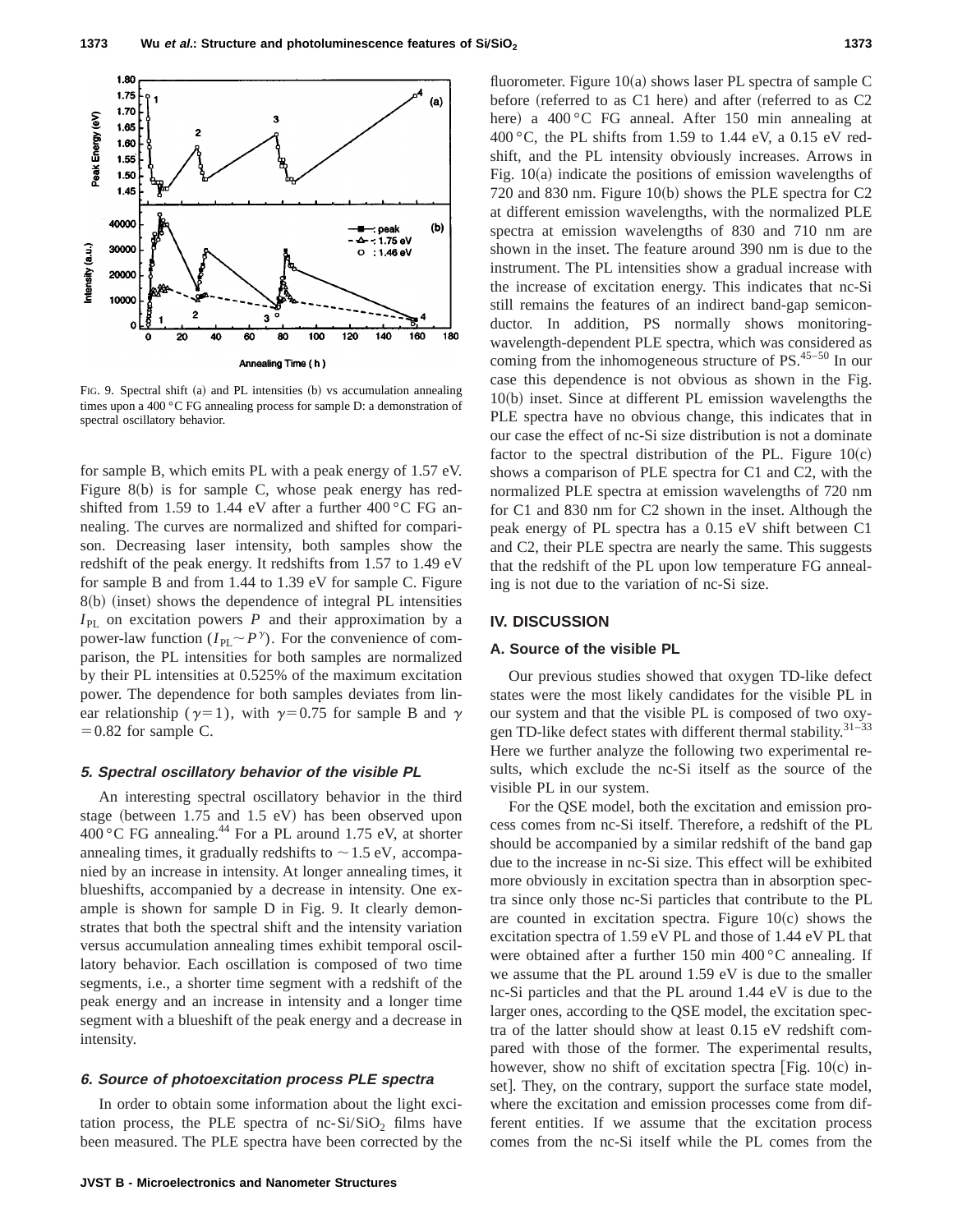

FIG. 10. (a) Laser PL spectra of sample C before  $(C1)$  and after  $(C2)$  400 °C FG annealing. Arrows indicate the positions of emission wavelengths of 720 and 830 nm. (b) PLE spectra for C2 at different emission wavelengths, with the normalized PLE spectra at emission wavelengths of 830 and 710 nm shown in inset. (c) Comparison of PLE spectra for C1 and C2, with the normalized PLE spectra at emission wavelengths of 720 nm for C1 (dotted line) and  $830$  nm for C2 (solid line) shown in inset.

defect state energy levels within the band gap of nc-Si, then the change of PL energies has no necessary connection with the size of nc-Si.

The kinetic oscillatory behavior shown in Fig.  $9(b)$  indicates that both the lower energy PL centers and the higher energy PL centers exhibit the oscillatory behavior. In addition, as shown in Fig. 9 points 1, 2, and 3, the regrowth of PL centers can be initiated at different peak energies. This indicates that the oscillatory behavior observed here is purely kinetic. This excludes the possibilities of the structural phase transition, by considering 1.5 eV PL as one structure of nc-Si and 1.75 eV PL as another structure of nc-Si, or the size variation of nc-Si itself as the source of the oscillation. This therefore rules out nc-Si itself as the source for the visible PL.

The assumption of two oxygen TD-like defect states can explain the visible PL in our system. Oxygen TDs widely exist in oxygen-enriched crystalline silicon under low temperature annealing  $(<550$  °C).<sup>51</sup> From ESR measurement,mainly two signals (Si NL8 and Si NL10 centers) are related to oxygen TDs. The formation process of the Si NL8 center is normally faster than that of the Si NL10 center. The Si NL8 center is less stable at longer annealing times and at higher annealing temperatures compared with the Si-NL10 center.52 The concentration of oxygen TDs in crystalline Si from ESR measurements upon low temperature annealing first increases with annealing times, then reaches a maximum, and finally decreases.<sup>52</sup> It can be seen from Fig. 9 for each oscillation that the intensity variation of the visible PL with annealing time shows the same trend with the concentration variation of oxygen TDs with annealing time. According to the variance in thermal stability of the two PL centers, the PL around 1.75 eV was ascribed mainly to the Si NL10 like defect state while the PL around 1.5 eV was ascribed to both Si NL8- and Si NL10-like defect states.<sup>33</sup> The Si NL8 center contributes to the lower energy side of the visible PL while the Si NL10 center contributes to the higher energy side.

In the first stage, due to the high temperature oxidation of nc-Si by adsorbed oxygen in the film, on one hand the size and the fraction of nc-Si in the film decrease [Figs.  $1(a)$ –  $1(d)$ ; on the other hand, oxygen TDs form. During this stage, the color of the film changes from brown to gray, and the structure of nc-Si/SiO<sub>2</sub> films changes greatly. In the second stage, since the amount of residual oxygen in the film is small, the oxidation reaction is very slow [Figs.  $1(d) - 1(e)$ ]. This stage corresponds to the continuing growth process of oxygen TDs before they reach their saturation concentrations, as shown in Figs.  $5(d) - 5(e)$ . In this stage, we observe the strongest visible PL. The detailed peak energy of this strong PL is determined by the relative amount of these two TDs. In the third stage, the PL intensity obviously decreases. This is due mainly to the instability of oxygen TDs. Longer FG annealing will damage oxygen TDs. This will lead to a decrease in the PL intensity. Since the stability of the Si NL10 center is higher than that of the Si NL8 center and both centers contribute to the visible PL, after a certain time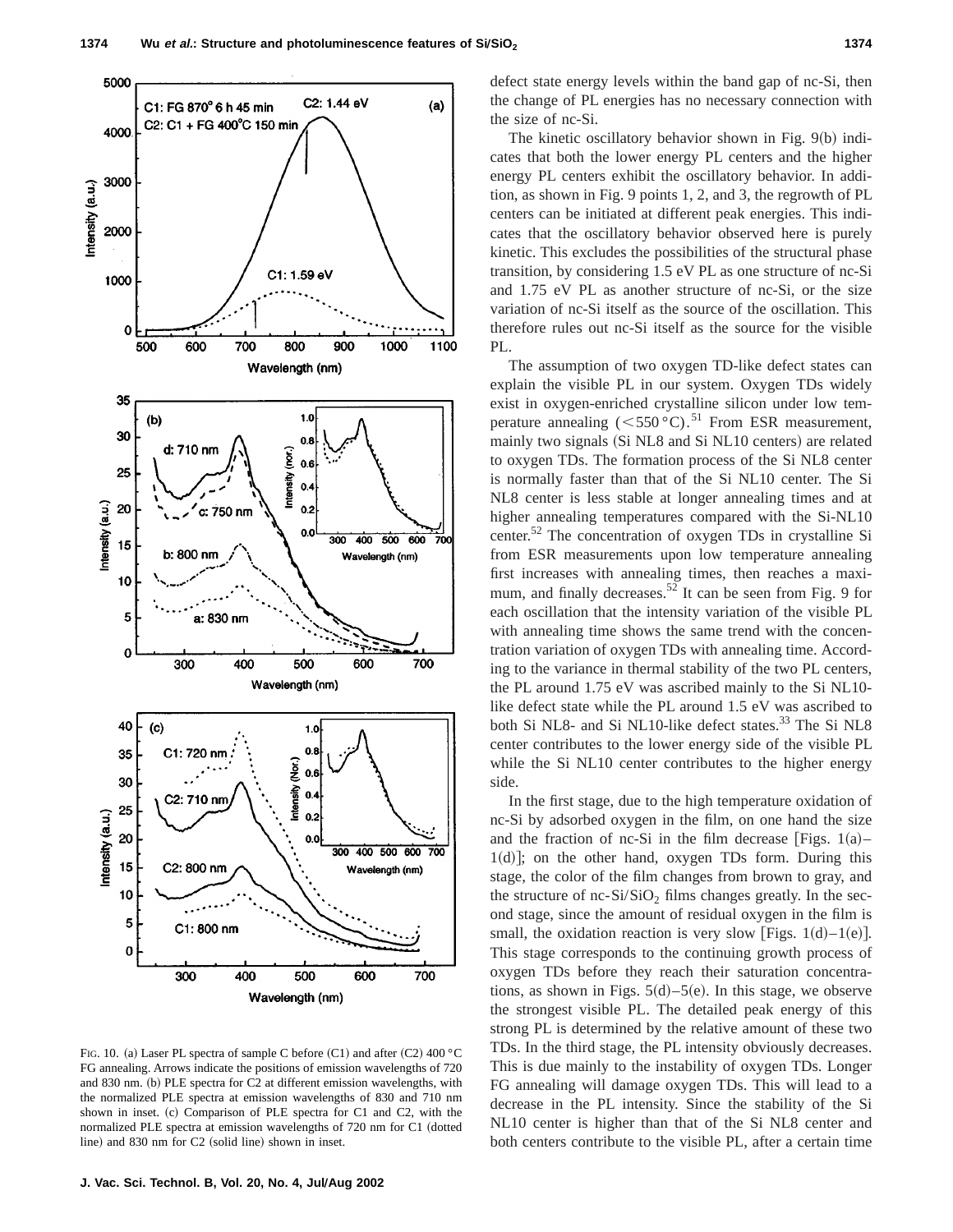the Si NL8 centers are completely damaged, while some Si NL10 centers still remain. These Si NL10 centers give a visible PL around 1.75 eV with a low intensity. Further annealing at high temperature will also lead to the complete damage of Si NL10 centers. This will result in the disappearance of the visible PL in this range and the appearance of a new PL around 2.8 eV, which has been discussed before.<sup>31</sup>

In our case, we did not find the PL from nc-Si itself although it can give PL. Due to the effective trap of photoinduced carriers to the oxygen TD-like defect states, the PL from nc-Si itself was quenched. This agrees with experimental results from oxygen-terminated PS and nc-Si formed via the implantation of  $Si<sup>+</sup>$  into  $SiO<sub>2</sub>$ .<sup>15,17,18</sup>

# **B. Origin of blueshift upon high temperature FG annealing**

Wolkin *et al.* have made a detailed investigation of the visible PL in  $PS$ <sup>15</sup>. They classified PS into hydrogenterminated PS and oxygen-terminated PS. They found that for hydrogen-terminated PS, recombination is via the free excitons states for all sizes. The PL energy is equal to the free exciton band gap and follows the QSE model. For oxygen-passivated PS, depending on the size of the Si cluster, three recombination mechanisms are suggested. At the large size, recombination is via free excitons since the band gap is not wide enough to stabilize the  $Si=O$  surface state. At the medium size, recombination involves a trapped electron and a free hole. As the size decreases, the PL emission energy still increases, but not as fast as predicted by the QSE model, since the trapped electron state energy is size independent. At quite a small size, recombination is via trapped excitons  $(S_i=O$  surface state). As the size decreases, the PLE remains constant (around  $2$  eV). In our case, the spectral shift from 1.3 to 1.75 eV can be divided into two ranges. The blueshift from 1.3 to 1.55 eV [Figs.  $6(a) - 6(c)$ ] is similar to the case of medium size since the blueshift of the PL accompanies the decrease of the nc-Si size, but is smaller than the blueshift predicted by the QSE [Figs.  $6(a) - 6(c)$  inset]. The spectral change from 1.5 to 1.75 eV corresponds to the case of quite small size, i.e., recombination is via trapped excitons. However, in our case, the PL energy does not remain constant due to the coexistence of the two PL centers with different emission energies in one PL and to their variance in annealing temperature and time dependence.

In the first stage (from 1.3 to 1.55 eV), the explanation of spectral change is more complicated since the formation and decay of oxygen TDs and the oxidation of nc-Si take place concurrently, but have different kinetics. In addition, as discussed above, the visible PL is composed of two oxygen TDs. The change in the concentration ratio of these two oxygen TDs upon annealing time also contribute to the spectral shift. All these will lead to a complex dependence of spectral shift on the QSE. In the second and third stages, the size of nc-Si does not change due to the completion of oxidation reaction of nc-Si. Therefore, we can well explain the observed spectral changes between 1.5 and 1.75 eV using the formation and decay kinetics of oxygen TDs.

### **C. Spectral shift and intensity variation of the visible PL**

The visible PL obtained after a high temperature anneal shows a redshift of the peak energy and an increase of the PL intensity upon a subsequent 400 °C anneal. This is due to the temperature dependence of the saturation concentrations of oxygen TDs.<sup>53</sup> The saturation concentrations of oxygen TDs at 400 °C are higher than those at higher annealing temperatures since oxygen TDs have a higher decay rate at higher temperatures. For a visible PL obtained after a higher temperature anneal, the subsequent lower temperature anneal will lead to the regrowth of oxygen TDs. As the growth rate of the Si NL8 center at lower temperature for shorter time is higher than that of Si NL 10 centers, this will lead to a larger increase in the concentration of Si NL8 centers compared with that of Si NL10 centers [see Fig.  $7(b)$  inset]. Because Si NL8 centers contribute to the low energy side of the visible PL, this will lead to the redshift of the visible PL. Due to the increase in the total concentration of oxygen TDs, the PL intensity also correspondingly increases.

The laser-power dependence of spectral changes is also related to these two centers. The sublinear character indicates the saturation of PL intensities. This is due to the limited numbers of PL centers. The blueshift of the peak energy with laser intensity suggests that the Si NL8 center is a more effective trap center as compared to the Si NL10. With the increase of laser power, Si NL8 centers trend to saturate, and Si NL10 centers are more effectively populated. Since PL from Si NL10 centers is at the higher energy side of the visible PL, this will lead to the blueshift of the peak energy with the increase of laser power. As already known from above, low temperature annealing can effectively increase the concentrations of the two PL centers, with more increase in Si NL8 centers. Due to this increase in the total concentration of the PL centers, the saturation effect will decrease. The increase of  $\gamma$  from 0.75 of sample B to 0.82 of sample C verified this. Due to the larger increase of Si NL8 centers than that of Si NL10 centers, the degree of the blueshift with laser intensity should also decrease. This is also justified by sample C. The spectral blueshift of 0.05 eV in sample C is smaller than that of 0.08 eV in sample B.

Spectral oscillatory behavior between 1.75 and 1.5 eV can be interpreted by two oxygen TD models as well. The redshift from 1.75 to 1.5 eV corresponds to the growth process of oxygen TDs while the blueshift from 1.5 to 1.75 eV corresponds to the decay process of them. Oxygen TDs at  $400\degree$ C have a much faster growth rate compared with their decay rate. This can be seen from shorter annealing times required for the increase of the PL intensity and from longer annealing time required for the decrease of the PL intensity. We can explain the spectral shift and intensity variation upon annealing time as follows: Low temperature annealing first leads to the growth of oxygen TDs. Since the growth rate of Si NL8 centers are faster than that of Si NL10 centers, the increase in PL intensity at the lower energy side is larger than that at the higher energy side. This leads to a redshift of the peak energy, accompanied by an increase in PL intensity.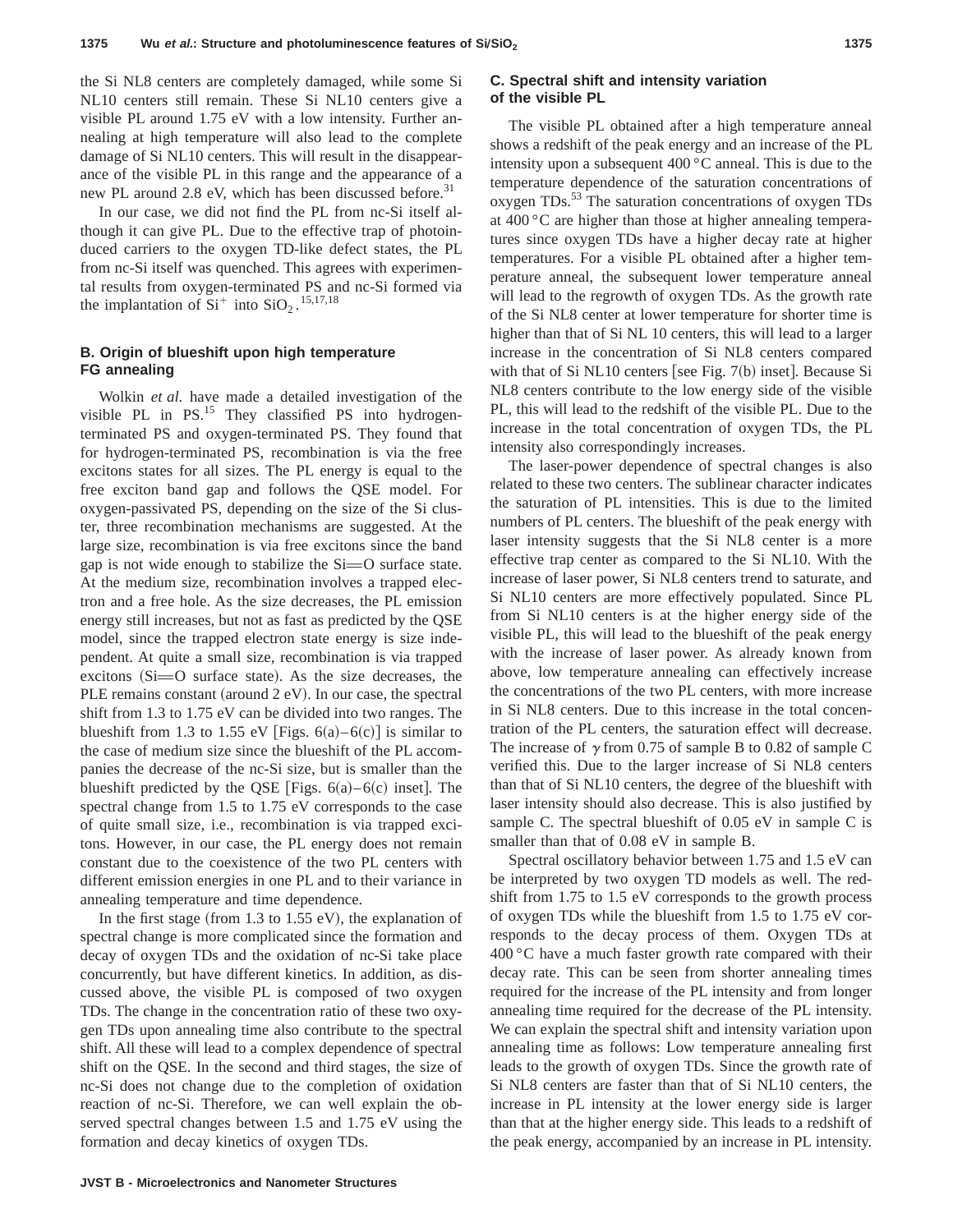

FIG. 11. Effect of annealing temperature and atmosphere on visible PL spectra: the dependence of the visible PL on nc-Si.

After reaching their maximum concentrations, oxygen TDs begin to decay. Since the decay rate of Si NL8 centers is faster than that of Si NL10 centers, the decrease of PL intensity at the lower energy side is larger than that at the higher energy side. This leads to a blueshift of peak energy, accompanied by a decrease in intensity. In one word, the variance in the growth and decay kinetics of Si NL8 and Si NL10 centers leads to the observed spectral changes. Thus, the shorter time segment corresponds to the growth process of oxygen TDs while the longer time segment corresponds to the decay process of oxygen TDs.

Apart from the intensity at the peak energy, the intensities at 1.75 and 1.46 eV versus annealing time are also displayed in Fig.  $9(b)$ . Si NL8 centers and Si NL10 centers exhibit similar growth and decay processes. Both the growth rate and the decay rate of Si NL8 centers are faster than those of Si NL10 centers. Since this oscillatory behavior is purely kinetic, it means that the oscillatory elements are metastable species. This agrees with the intermediate-state characters of oxygen TDs. An autocatalysis process drives the regrowth of oxygen TD-like defect states during their decay process and gives rise to this spectral oscillatory behavior. At present, the source for this autocalysis is however unclear.

#### **D. Relation of the visible PL to nc-Si**

Since oxygen TDs are observed only in bulk crystalline Si, the existence of nc-Si is a prerequisite for the formation of oxygen TDs. The dependence of oxygen TDs on nc-Si is shown in Fig. 11. Annealing at 700 °C under oxygen atmosphere has a great influence on the visible PL. After a short time anneal, the PL blueshifts from 1.44 to 1.68 eV, and the PL intensity decreases greatly. The asymmetric PL around 1.44 eV also becomes a more symmetric PL around 1.68 eV. These indicate that both the higher energy PL centers and the lower energy PL centers are damaged. Due to the higher decay rate of the lower energy PL, the higher energy PL centers dominate the visible PL. This leads to a more symmetric visible PL. After a long time annealing, nc-Si particles were totally oxidized, and the visible PL disappeared. A subsequent FG annealing at 400 °C cannot lead to the reappearance of the visible PL. This agrees with the observation that oxygen TDs have only been observed in crystalline Si in bulk. On the other hand, the existence of nc-Si is not a sufficient condition for the appearance of the visible PL. The sample whose TEM image  $[Fig. 3(b)]$  demonstrated the existence of many isolated, several nanometer-sized Si particles gives no visible PL. The reason is that oxygen TDs have not formed due to the very short FG annealing time (15 min at 870 °C). The PL normally appears after 2 h of 870 °C FG annealing, although there exists certain time differences among different samples. Therefore, the existence of nc-Si is a prerequisite, but not a sufficient condition for the visible PL.

# **E. Relation of the visible PL in nc-Si to the visible PL in oxygen-terminated PS**

As stated in Sec. I, Si–O related surface species have been recognized as one source of the visible PL in PS and nc-Si related materials. $8,12-14$  However, the understanding of the structure and composition of Si–O related surface species is still in the early stage. For example, the visible PLs with peak energies from 1.5 to 2.1 eV have been ascribed to Si–O related surface species without detailed structure information. According to theoretical calculation, Wolkin *et al.* suggested that a special  $Si=O$  surface state is responsible for the 2.1 eV visible PL in very small, oxygen terminated  $PS.<sup>15</sup>$  However, this Si=O bond has not been verified experimentally up to now. Based on time-resolved FTIR studies, Wang *et al.* established the correlation between visible PL and Si–O bond related surface species in their aged PS samples.<sup>18</sup> Among various Si-O related species, NBOHCs are probably the only one with a defined structure. Prokes *et al.* first showed the direct connection of the visible PL in aged PS with oxygen TDs and linked them to NBOHCs.<sup>54</sup> NBOHCs have been observed in silica fibers irradiated by various rays, and they have various types with different PL efficiency and PL peak position.<sup>54,55</sup> In our nc-Si/SiO<sub>2</sub> film, based on the following arguments, it is more proper to use oxygen TD-like defect states to describe the visible PL features.  $(1)$  The observation of visible PL is dependent on the existence of crystalline Si, whereas the existence of NBO- $HCs$  does not depend on that of crystalline silicon.  $(2)$  The visible PL can be adjusted from 1.3 to 1.75 eV in our case. This range is much larger than the spectral range of visible PL from NBOHCs. (3) The observed spectral change can be well explained using the formation and decay kinetics of oxygen TDs. Since the studies of oxygen TDs have only been restricted to bulk crystalline Si, the effects of nc-Si dimension and interfacial environment around nc-Si on oxygen TDs have not been involved. However we can imagine that in nc-Si/SiO<sub>2</sub> system the formation and decay, the structure of oxygen TDs are much more complex due to the distribution of nc-Si size and that of the interfacial environment. $32$  Up to now, since the consensus about the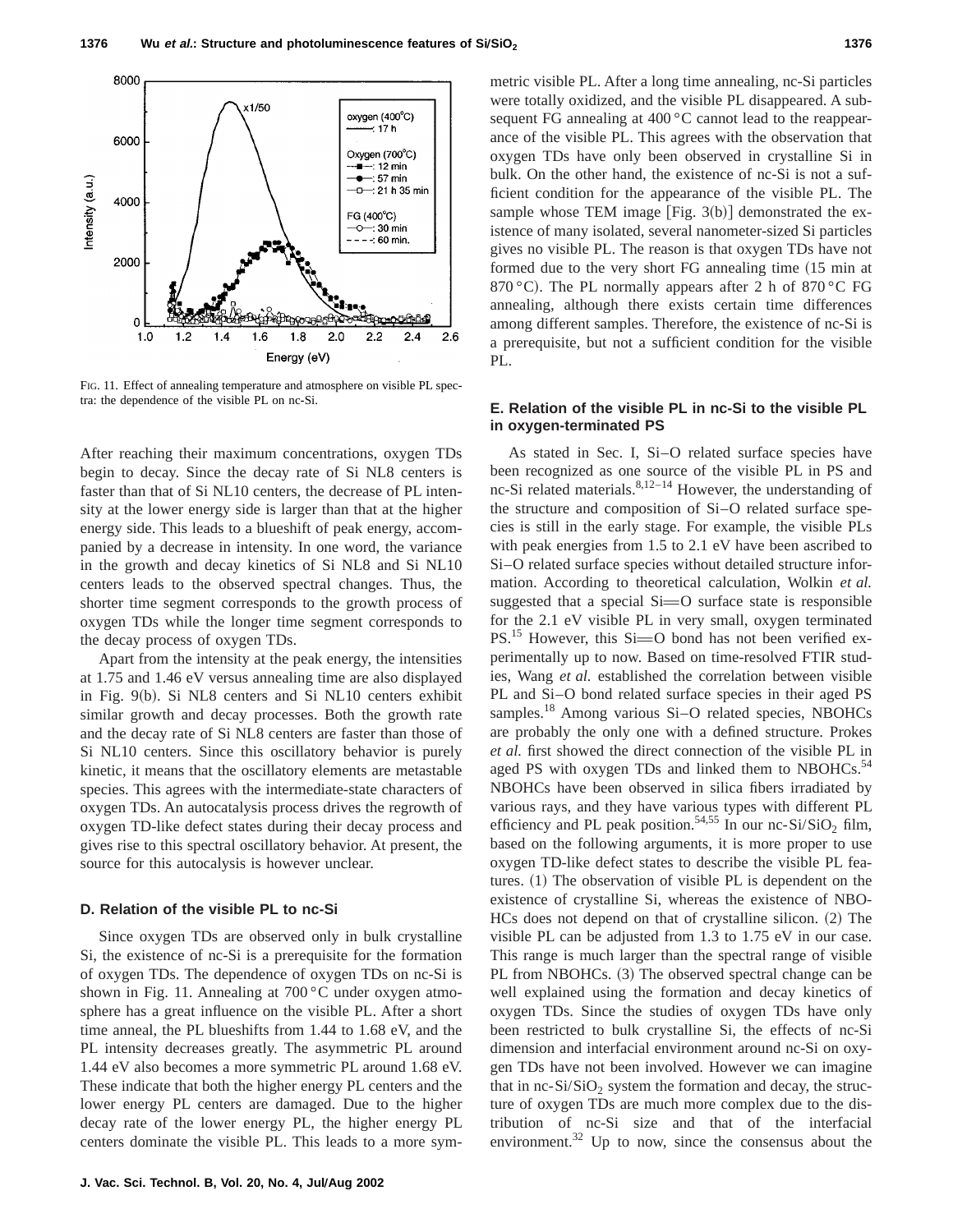structure and composition of oxygen TDs in bulk crystalline Si has not been reached, we will not speculate on the possible structure of oxygen TDs in the nc-Si systems here.

Based on the obtained results, the core structure for Si–O related surface species in different systems should be similar and include Si–O bonds. The core structure provides the common features: the visible PL with microsecond lifetimes at room temperature. The detailed structure, however, can be different due to variances in the microenvironment around nc-Si by different preparations. This can explain differences of visible PL, such as the distribution of the peak energies from 1.5 to 2.1 eV observed from different systems and the different dependence of visible PL on preparation conditions (here, the unique dependence of the visible PL on annealing conditions in our system).

One interesting phenomenon is that the PL decay times for Si=O surface states by the measurement of Wolkin *et al.* are in the microsecond range at room temperature, similar to those of PS itself.15 Wang *et al.*<sup>18</sup> showed that the decay times of the bleach band at 1235 cm<sup>-1</sup> (Si-O stretching vibration) in PS are similar to the observed decay times of the visible PL in the same sample. The confusion and debate with regards to the origin of visible PL may somehow relate to this overlap of both peak energies and lifetimes.

# **V. CONCLUSIONS**

The main conclusions are summarized as follows:

- $(1)$  The visible PL originates from oxygen TD-like defect states (Si NL8 and Si NL10 centers), which are created during FG annealing.
- $(2)$  The oscillatory behavior observed between 1.75 and 1.5 eV upon annealing at 400 °C can be explained by the variance in the growth and decay kinetics of Si NL8 and Si NL10 centers. Since it is a pure kinetic one, this excludes the possibilities of the structural phase transition or the size variation of nc-Si itself as the oscillatory element.
- ~3! Due to the easy control of the annealing condition, the visible PL can be finely tuned between 1.3 and 1.75 eV. The PL intensity shows a maximum around 1.5  $\pm$  0.05 eV. The spectral shift from 1.3 to 1.55 eV is connected with both the QSE and the formation and decay kinetics of oxygen TD-like defect states while the spectral shift between 1.55 and 1.75 eV is mainly connected with the variation in concentrations of two oxygen TDlike defect states upon annealing.
- $(4)$  The nc-Si not only contributes to the light excitation process, but the existence of nc-Si is a prerequisite for the formation of oxygen TD-like defect states as well. Since the visible PL comes from interfacial defect states, PLE spectra show no obvious dependence on emission wavelengths.

In summary, we reported some experimental results of the visible PL from  $nc-Si/SiO<sub>2</sub>$  films produced by plasma CVD and subsequent post-treatment. The visible PL shows a universal trend upon annealing conditions. This dependence of the visible PL on annealing conditions in this system has not been reported in PS or in other nc-Si systems. This indicates that apart from the common features of Si–O related visible PL, the detailed configuration and composition of this PL center by different synthesis methods may be different and possess some features of their own.

# **ACKNOWLEDGMENT**

X. C. W. would like to thank the Alexander von Humboldt Committee for financial support.

- <sup>1</sup>L. T. Canham, Appl. Phys. Lett. **57**, 1046 (1990).
- <sup>2</sup>Y. Kanemitsu, Phys. Rep. **263**, 1 (1995).
- 3 A. G. Cullis, L. T. Canham, and P. D. J. Calcott, J. Appl. Phys. **82**, 909  $(1997)$
- 4 P. D. G. Calcot, K. J. Nash, L. T. Canham, M. J. Kane, and D. Brumhead, J. Phys.: Condens. Matter 5, L91 (1993).
- 5 P. D. G. Calcot, K. J. Nash, L. T. Canham, M. J. Kane, and D. Brumhead, J. Lumin. **57**, 257 (1993).
- 6 K. J. Nash, P. D. J. Calcott, L. T. Canham, and R. J. Needs, Phys. Rev. B **51**, 17698 (1995).
- <sup>7</sup>A. Bsiesy *et al.*, Surf. Sci. **254**, 195 (1991).
- 8 S. M. Brant, D. H. Fuchs, M. Stutzmann, J. Weber, and M. Cardona, Solid State Commun. **81**, 307 (1992).
- 9 S. M. Prokes, J. U. Glembocki, U. M. Bermudez, R. Kaplan, E. L. Friedersdorf, and C. P. Searon, Phys. Rev. B 45, 13788 (1992).
- 10C. Tsai, H. K. Li, S. D. Kinosky, Z. R. Qian, C. T. Hsu, T. J. Irby, S. K. Banerjee, K. B. Hance, and M. J. White, Appl. Phys. Lett. **60**, 1700  $(1992).$
- <sup>11</sup>S. Veprek, M. Rückschloss, B. Landkammer, and O. Ambacher, Mater. Res. Soc. Symp. Proc. 298, 117 (1993).
- <sup>12</sup>F. Koch, V. Petrova-Koch, T. Muschik, and A. Nikolov, MRS Symposia Proceedings, Pittsburgh, PA, 1993, p 197.
- <sup>13</sup>S. M. Prokes, Appl. Phys. Lett. **62**, 3244 (1993).
- <sup>14</sup>L. J. Gole and A. D. Dixon, J. Phys. Chem. B **102**, 33 (1998); L. J. Gole,
- P. F. Dudel, D. Grantier, and A. D. Dixon, Phys. Rev. B **56**, 2137 (1997);
- J. L. Gole and D. A. Dixon, J. Phys. Chem. B 101, 8098 (1997); J. L.
- Gole and A. D. Dixon, *ibid.* **102**, 1768 (1998).
- <sup>15</sup>M. V. Wolkin, J. Jorne, P. M. Fauchet, G. Allan, and C. Delerue, Phys. Rev. Lett. 82, 197 (1999).
- <sup>16</sup>I. Coulthard, W. J. Antel, J. W. Freeland, T. K. Sham, S. J. Naftel, and P. Zhang, Appl. Phys. Lett. 77, 498 (2000).
- <sup>17</sup>H. E. Porteanu, E. Lifshitz, Th. Dittrich, and V. Petrova-Koch, Phys. Rev. B 60, 15538 (1999).
- 18J. P. Wang, L. Song, B. S. Zou, and M. A. El-Sayed, Phys. Rev. B **59**, 5026 (1999).
- <sup>19</sup>S. M. Prokes, J. Mater. Res. **11**, 305 (1996).
- <sup>20</sup>F. Koch, V. Petrova-Koch, and T. Muschik, J. Lumin. **57**, 271 (1993).
- 21H. Takagi, M. Mitome, R. Yano, and T. Nakagi, Solid State Phys. **27**, 875  $(1991).$
- 22Y. Kanemitsu, T. Ogawa, K. Shiraishi, and K. Takeda, Phys. Rev. B **48**, 4883 (1993).
- 23Y. Maeda, N. Tsukamoto, Y. Yazawa, Y. Kanemitsu, and Y. Masumoto, Appl. Phys. Lett. **59**, 3168 (1991).
- 24M. H. Ludwig, E. E. Hummel, and M. Stora, Thin Solid Films **255**, 103  $(1995)$ .
- <sup>25</sup>M. Rückschloss, B. Landkammer, O. Ambacher, and S. Veprek, J. Lumin. **57**, 1 (1993); M. Rückschloss, B. Landkammer, and S. Veprek, Appl. Phys. Lett. 63, 11 (1993); M. Rückschloss, B. Landkammer, O. Ambacher, and S. Veprek, Mater. Res. Soc. Symp. Proc. 283, 65 (1993); S. Veprek, T. Wirshiem, M. Rückschloss, Ch. Ossadnik, J. Dian, S. Perna, and I. Gregora, *ibid.* **405**, 141 (1996).
- <sup>26</sup>S. Schuppler *et al.*, Phys. Rev. Lett. **72**, 2648 (1994).
- 27H. Mizuno, H. Koyama, and N. Koshida, Appl. Phys. Lett. **69**, 3779  $(1996).$
- 28H. Takagi, H. Ogawa, Y. Yamazaki, A. Ishizaki, and T. Nakagiri, Appl. Phys. Lett. 24, 2379 (1990).
- <sup>29</sup>T. Ito, T. Ohta, and A. Hiraki, Jpn. J. Appl. Phys., Part 2 **31**, L1 (1992).